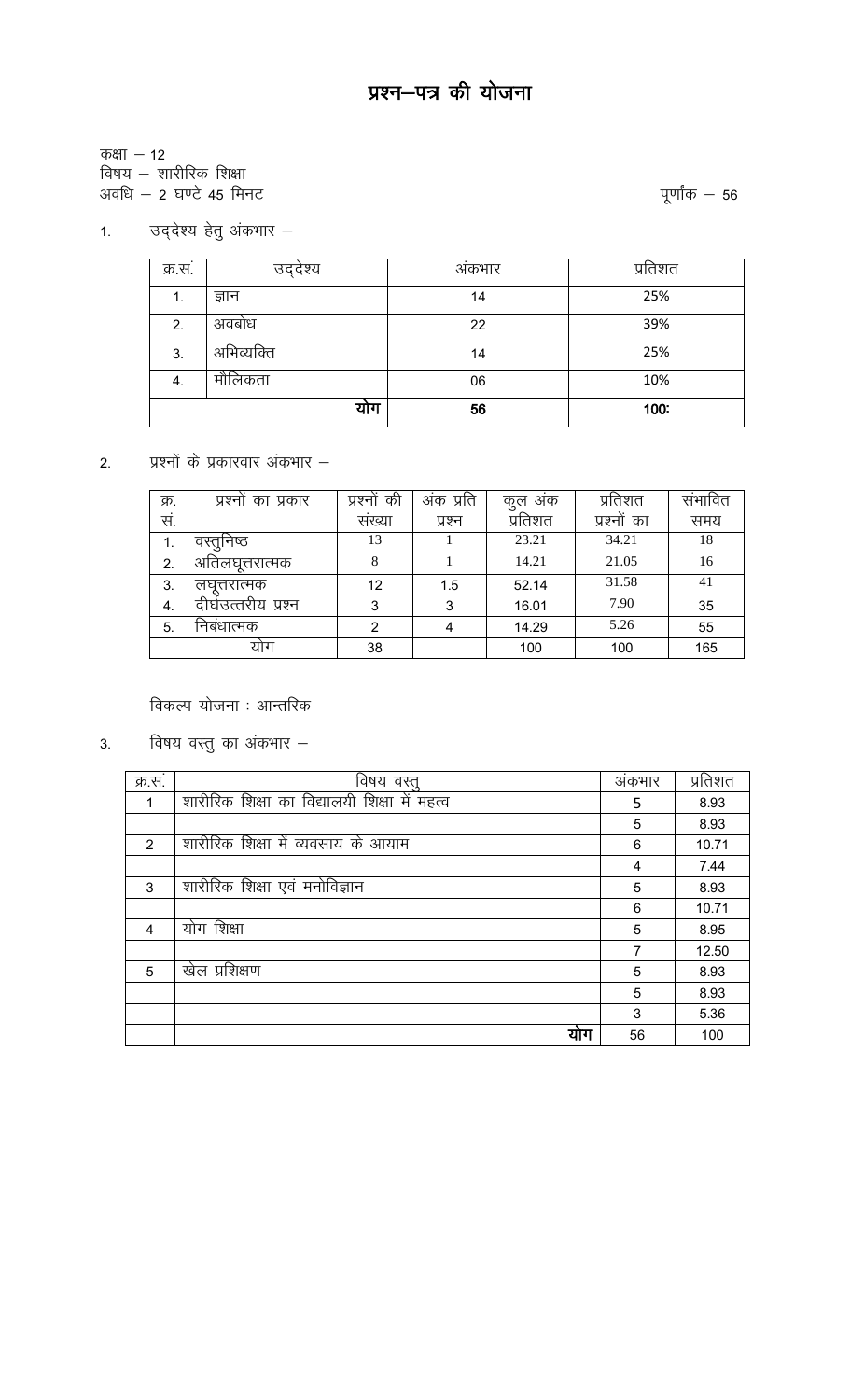# प्रश्न—पत्र ब्ल्यू प्रिन्ट

|               |     |                                                                                                                                              |                          | ज्ञान              |                          |                                |        |         | अवबोध            |                          |                                |                          |                          |                   |              |                          |                          |         |                |                          |                          | योग                    |
|---------------|-----|----------------------------------------------------------------------------------------------------------------------------------------------|--------------------------|--------------------|--------------------------|--------------------------------|--------|---------|------------------|--------------------------|--------------------------------|--------------------------|--------------------------|-------------------|--------------|--------------------------|--------------------------|---------|----------------|--------------------------|--------------------------|------------------------|
|               |     | क्सुनिष्ठ                                                                                                                                    | अति.लघु                  | उत्तरात्मक<br>ट्टु | दीर्घउत्तरीय             | निबन्धत्मक                     | क्तूबि | अति.लघु | उत्तरात्मक<br>हर | दीर्घउत्तरीय             | निबन्धत्मक                     | वस्तुष्ठि                | अति.लघु                  | उत्तरात्मक<br>हुण | दीर्घउत्तरीय | निबन्धत्मक               | ग्सुषि                   | अति.लघू | लघु उत्तरात्मक | दीर्घउत्तरीय             | निबन्धत्मक               |                        |
|               |     | 2(2)                                                                                                                                         |                          |                    |                          | $\overline{\phantom{m}}$       | -      |         |                  |                          | –                              |                          |                          |                   |              |                          |                          |         | —              |                          | 4(1)                     | 6(3)                   |
| के आयाम       |     | $\overline{\phantom{0}}$                                                                                                                     | $\overline{\phantom{m}}$ | 1.5(1)             | —                        |                                |        | 3(3)    | 1.5(1)           | $\overline{\phantom{m}}$ | –                              | –                        | $\overline{\phantom{m}}$ | 1.5(1)            | -            | —                        |                          |         | –              |                          | $\overline{\phantom{m}}$ | 8.5(7)                 |
| मनोविज्ञान    |     | $\overline{\phantom{m}}$                                                                                                                     | $\overline{\phantom{m}}$ | 1.5(1)             | —                        | $\qquad \qquad \longleftarrow$ | 1(1)   |         | 1.5(1)           | $\overline{\phantom{m}}$ | $\qquad \qquad \longleftarrow$ | 2(2)                     | $\qquad \qquad -$        | 1.5(1)            |              | —                        |                          | -       | —              | $\overline{\phantom{0}}$ | $\overline{\phantom{m}}$ | 9.5(7)                 |
| योग शिक्षा    |     | 1(1)                                                                                                                                         |                          | 1.5(1)             | $\overline{\phantom{m}}$ |                                | 1(1)   | 2(2)    | 1.5(1)           | $\overline{\phantom{m}}$ | $\overline{\phantom{m}}$       |                          |                          | 1.5(1)            | 3(1)         | $\overline{\phantom{0}}$ | 2(2)                     |         |                |                          | $\overline{\phantom{0}}$ | 12.5(10)               |
| खेल प्रशिक्षण |     | 1(1)                                                                                                                                         | 2(2)                     | 1.5(1)             | 3(1)                     |                                | 2(2)   |         | 1.5(1)           | 3(1)                     | $\qquad \qquad \longleftarrow$ | $\overline{\phantom{m}}$ |                          | 1.5(1)            |              | 4(1)                     | $\overline{\phantom{0}}$ |         |                |                          | $\overline{\phantom{m}}$ | 19.5(11)               |
|               | योग | 4(4)                                                                                                                                         | 2(2)                     | 6(4)               | 3(1)                     |                                | 5(5)   | 6(6)    | 6(4)             | 3(1)                     |                                | 2(2)                     |                          | 6(4)              | 3(1)         | 4(1)                     | 2(2)                     |         |                |                          | 4(1)                     | 56(38)                 |
|               |     | कक्षा $-$ 12<br>उद्देश्य इकाई/उप इकाई<br>शारीरिक शिक्षा का विद्यालयी<br>शिक्षा में महत्व<br>शारीरिक शिक्षा में व्यवसाय<br>शारीरिक शिक्षा एवं |                          |                    |                          |                                |        | 1(1)    | 1(1)             |                          |                                |                          |                          |                   |              | ज्ञानोपयोग / अभिव्यक्ति  |                          | पुणोक   |                | $-56$                    | कौशल / मौलिकता           | विषय :- शारीरिक शिक्षा |

हस्ताक्षर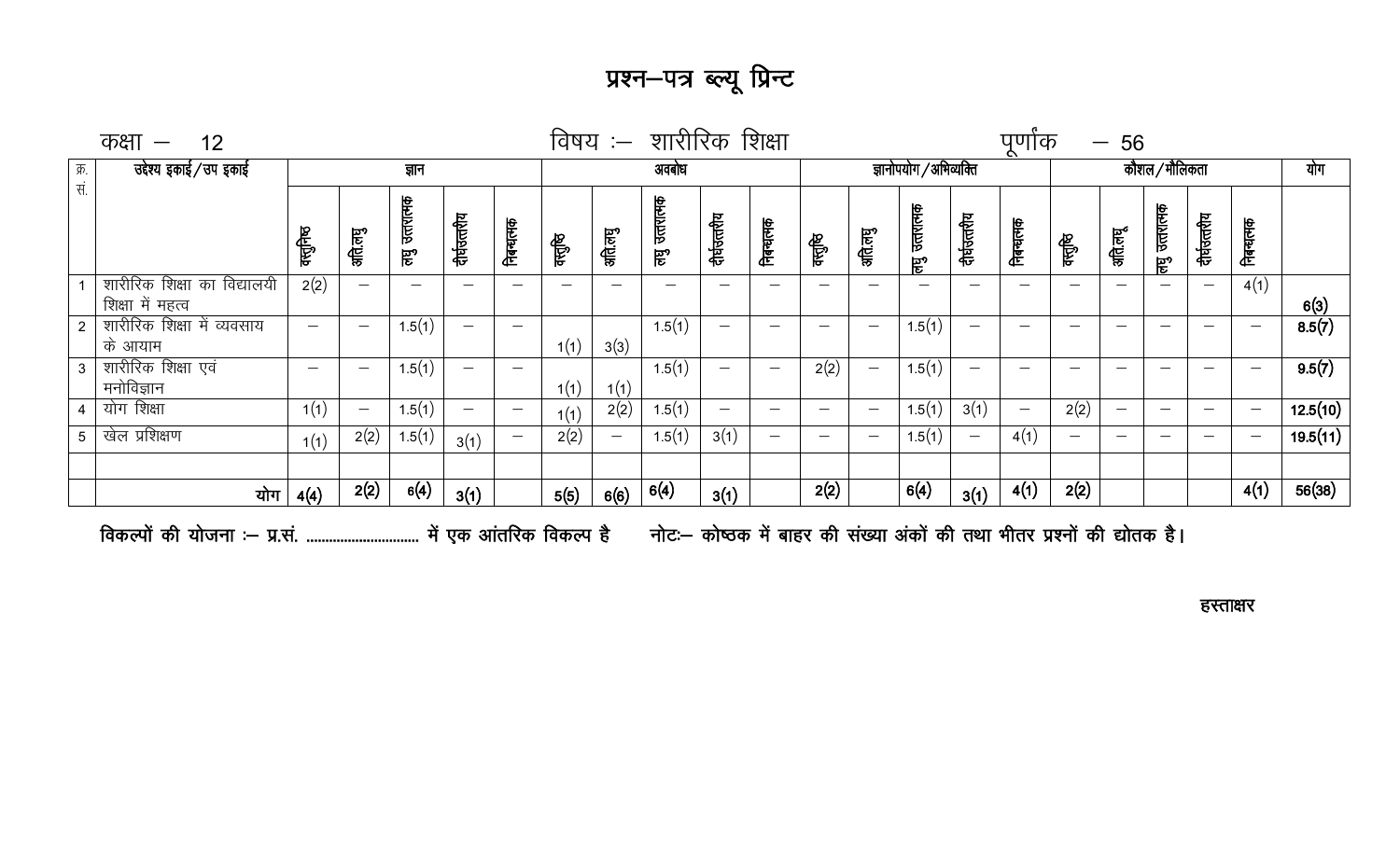| माध्यमिक शिक्षा बोर्ड राजस्थान, अजमेर                                                           |  |
|-------------------------------------------------------------------------------------------------|--|
| उच्च माध्यमिक परीक्षा—2022                                                                      |  |
| मॉडल प्रश्नपत्र                                                                                 |  |
| विषय – शारीरिक शिक्षा<br>कक्षा $-12$                                                            |  |
| समय- 2 घण्टे 45 मिनट<br>पूर्णांक <b>—</b> 56<br>खण्ड – अ                                        |  |
| <b>SECTION-A</b>                                                                                |  |
| प्रश्न—1:—निम्नलिखित प्रश्नों के उत्तर का सही विकल्प चयनकर उत्तरपुरितका मे लिखिए :—             |  |
| Write the answers of following multiple choice questions in the given answer book.              |  |
| (i). स्वस्थ शरीर मे ही स्वस्थ मस्तिष्क निवास करता है। यह कथन किसने कहा<br>1                     |  |
| (अ) आर कैसिडी<br>(ब) हाल                                                                        |  |
| (द) इमर्सन<br>(स) अरस्तु                                                                        |  |
| A sound mind lives in a sound body who says this.                                               |  |
| (b) Hall<br>$(C)$ Arastu $(d)$ Imersion<br>(a) R. cassiddy                                      |  |
| (ii). साक्षी मलिक का सम्बन्ध है<br>1                                                            |  |
| (अ) कबड़डी से<br>(ब) कुश्ती से                                                                  |  |
| (स) जिमनास्टिक से           (द) बैडमिण्टन से                                                    |  |
| Sakshi malik is related to.                                                                     |  |
| (a) Kabaddi (b) Wrestling (C) Gymnastic<br>(d) Badminton.                                       |  |
| (iii). साइकी का अर्थ है<br>1                                                                    |  |
| (ब) विज्ञान<br>(अ) आत्मा                                                                        |  |
| (स) हृदय<br>(द) सम्बन्ध                                                                         |  |
| Psyche meaning is.                                                                              |  |
| $(C)$ Heart<br>(a) Soul<br>(b) Science<br>(d) Relation.                                         |  |
| $(iv)$ . बौद्धिक क्षमता को बढाती है<br>1                                                        |  |
| (अ) शारीरिक गतिविधि<br>(ब) मानसिक गतिविधि                                                       |  |
| (स) सामाजिक गतिविधि<br>(द) सांस्कृतिक गतिविधि                                                   |  |
| Intelligence ability increases.                                                                 |  |
| (a) Physical activities<br>(b) Mental activities (C) Social activities (d) Cultural activities. |  |
| (v). प्रणायाम के घटक है–<br>1                                                                   |  |
| (अ) पूरक<br>(ब) कूम्भक                                                                          |  |
| (स) रेचक<br>(द) सभी                                                                             |  |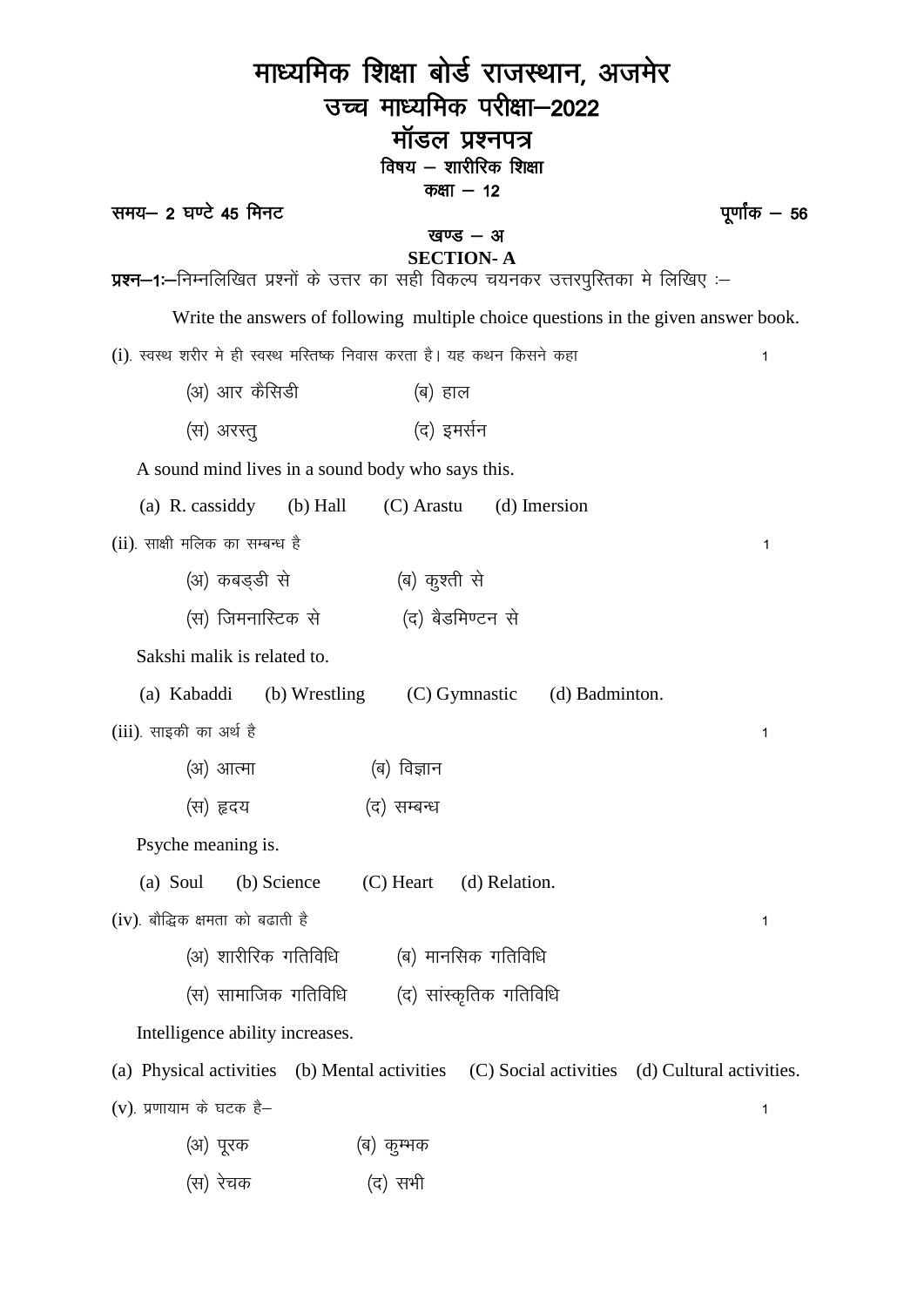Components of pranayma.

| (C) Rechak<br>(a) Poorak<br>(b) Kumbhak | $(d)$ All |  |
|-----------------------------------------|-----------|--|
|-----------------------------------------|-----------|--|

 $(vi)$ . शक्ति को कौन से व्यायामो से बढाया जा सकता है  $v$ 

| (अ) आइसोमेट्रिक | (ब) आइसोटोनिक |
|-----------------|---------------|
|                 |               |

(स) आइसोकाइनेटिक (द) उपरोक्त सभी

Strenth increases by which exercises.

```
(a) Isometric (b) Isotonic (C) Isokinetic (d) All of the above
(vii). प्रथम अर्न्तराष्ट्रीययोग दिवस मनाया गया है बाल कर कार्यालय कर बाल कर बाल कर बाल कर बाल कर बाल कर बाल कर
```
- $(3)$  21 जून 2015  $(4)$  21 जून 2014
- (स) 21 अप्रेल 2015 (द) 21 जून 2016

First international yoga day celebrated on.

| (a) 21 june 2015 (b) 21 june 2014 (C) 21 april 2015 (d) 21 june 2016 |  |  |
|----------------------------------------------------------------------|--|--|
| (viii). लक्ष्मीबाई शारीरिक शिक्षा महाविद्यालय स्थित है               |  |  |

- (अ) पटियाला (ब) मद्रास
- (स) नई दिल्ली (द) ग्वालियर

Laxmi bai college of physical education situated at.

| (a) Patiala | (b) Madras | (C) New delhi | (d) Gwalior |
|-------------|------------|---------------|-------------|
|-------------|------------|---------------|-------------|

 $(ix)$ . शारीरिक शिक्षा मे व्यवसाय के विकल्प है–

- (अ) शिक्षण (ब) प्रशिक्षण
- (स) खेल पत्रकारिता (द) उपरोक्त सभी

Options of profession in physical education is.

(a) Teaching (b) Traning (C) Sports journalism (d) All of the above

## प्रश्नः- 2.:--रिक्त स्थानों की पूर्ति कीजिए-

| Swadhyay means--------------------                              |   |
|-----------------------------------------------------------------|---|
|                                                                 | 1 |
| The word fartlek is derived from the ----------------- language |   |
| Logus means------------------------------                       | 1 |
|                                                                 | 1 |
|                                                                 |   |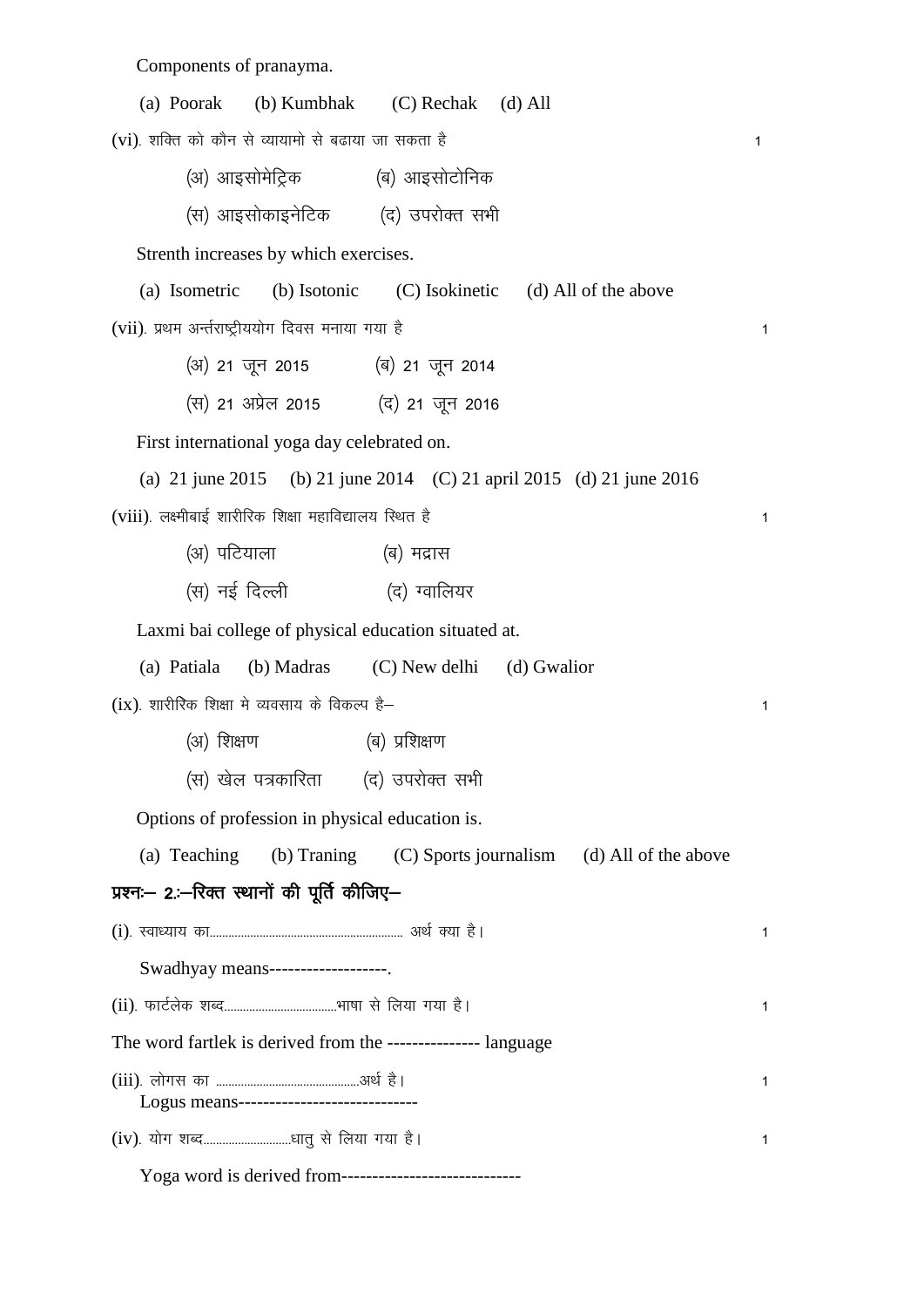## अतिलघूउत्तरीय प्रश्न

| प्रश्नः— 3.:—निम्न प्रश्नों के उत्तर एक पंक्ति में दीजिए— |              |
|-----------------------------------------------------------|--------------|
| (i) रेचक का अर्थ लिखिए ?                                  | $\mathbf{1}$ |
| Write meaning of rechak.                                  |              |
| (ii) अष्ठांग योग का पाचवा अंग कौन सा है ?                 | $\mathbf{1}$ |
| Which is the fifth part of ashtang yoga.                  |              |
| $(iii)$ . एकाग्रता क्या है ?                              | $\mathbf{1}$ |
| What is concentration.                                    |              |
| (iv). प्रेरणा के कितने प्रकार है ?                        | $\mathbf{1}$ |
| How many types of motivation.                             |              |
| (v). गति को कौन से व्यायाम ये बढाया जा सकता है ?          | $\mathbf{1}$ |
| Which exercises can increase speed?                       |              |
| (vi). सहनशीलता क्या है ?                                  | $\mathbf{1}$ |
| What is endurance                                         |              |
| (vii). साई (एस.ए.आई.) का पूरा नाम क्या है ?               | $\mathbf{1}$ |
| What is the full form of sai S.A.I.                       |              |
| (viii). व्यक्तित्व क्या है ?                              | $\mathbf{1}$ |
| What is personality.                                      |              |

#### खण्ड $-$  ब **SECTION- B**

## लघूउत्तरीय प्रश्न

| निम्न प्रश्नों के उत्तर लगभग 50 शब्दों में दीजिए-                                  |     |
|------------------------------------------------------------------------------------|-----|
| <b>प्रश्न:— 4.</b> नियम के अंगो के नाम लिखिए !                                     | 1.5 |
| Write the names of Parts of niyamas.                                               |     |
| <b>प्रश्न:— 5.</b> ग्रीवा शक्ति क्या है ?<br>What is greeva shakti vikashan?       | 1.5 |
| <b>प्रश्नः— 6.</b> भावनात्मक विकास क्या है ?<br>What is the emotional development? | 1.5 |
| <b>प्रश्नः-7.</b> खेल पत्रकारिता क्या है ?<br>What is sports journalism?           | 15  |
| <b>प्रश्नः- 8</b> . पेशेवर खिलाडी क्या है ?                                        | 1.5 |

What is professional players.